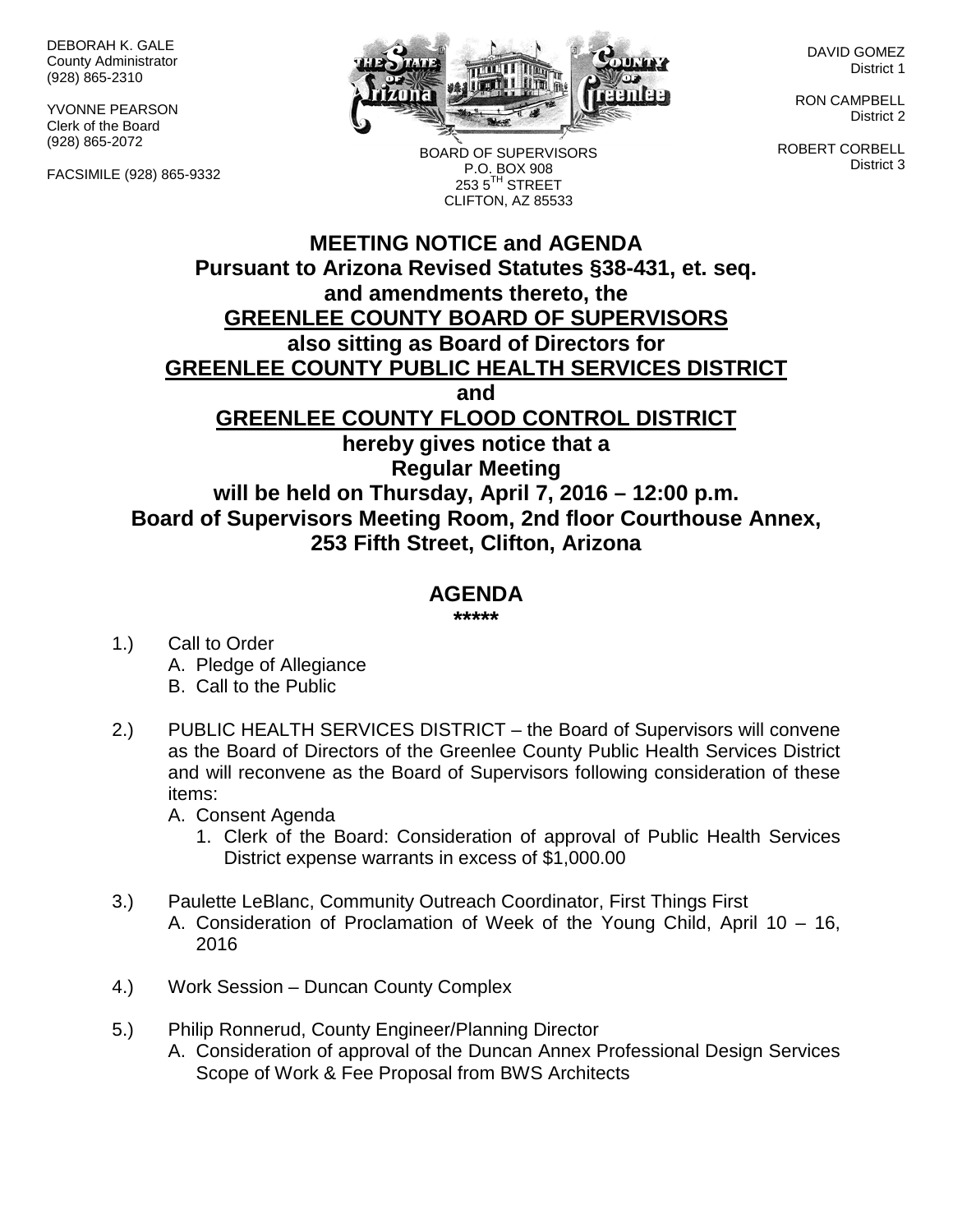- B. Consideration of approval of Amendment #1 to the Intergovernmental Agreement with the State of Arizona Department of Transportation for the Blue Campbell Bridge replacement
- 6.) Consideration of approval of the Blue Public Works Facility Lease Agreement
- 7.) Action/Discussion regarding Greenlee County's response to the Transfer of Federally Managed Lands Study Committee Survey of Counties Land Management and Conditions
- 8.) Kay Gale, County Administrator
	- A. County and State budget and legislative issues
	- B. Calendar of Events
- 9.) Consent Agenda
	- A. Clerk of the Board: Consideration of approval of minutes to previous meetings – 03/01/16; 03/15/16; 03/29/16
	- B. Clerk of the Board: Consideration of approval of expense warrants in excess of \$1,000.00 – Voucher 1079; 1082; 1083; 1084
	- C. Chief Finance Officer: Consideration of approval of General Fund loans in the amount of \$4,354.15 to be reimbursed upon receipt of funds – Fund 152 - \$544.75; Fund 237 - \$3,809.40
	- D. County Attorney: Consideration of approval of Employee Transaction Form: J. Hopson, County Attorney Investigator
	- E. County Sheriff: Consideration of approval of Employee Transaction Form: V. Moreno, Deputy Cadet
	- F. County Engineer: Consideration of approval of the Fiscal Year 2017 Cooperative Service Agreement with the US Department of Agriculture Animal and Plant Health Inspection Service Wildlife Services for conducting wildlife management activities to manage the probability of transmission of plague and other zoonotic diseases, protest residential areas from damage and predation by wild animals, and manage losses to crops and livestock from damage and predation caused by wild and feral animals
	- G. County Engineer: Consideration of approval of the 2015 Highway User Revenue Funds (HURF) Road List for Greenlee County
	- H. County Engineer: Consideration of approval of the Airport Development Reimbursable Grant Agreement with the Arizona Department of Transportation Multimodal Planning Division Aeronautics Group for obstruction removal
	- I. County Engineer: Consideration of approval of the Intergovernmental Agreement with the Town of Clifton for maintenance of the End-of-the-Road Restroom